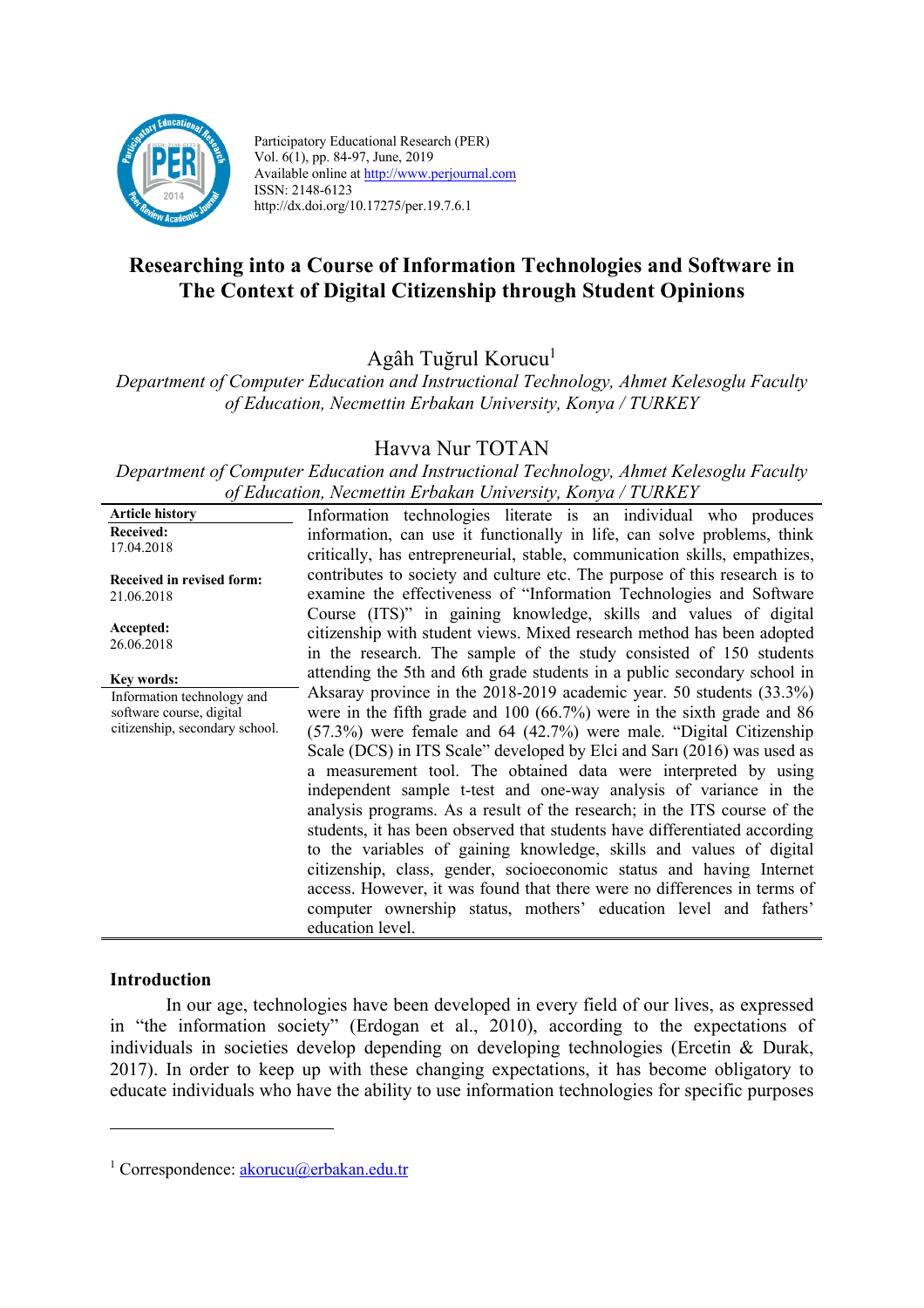(Dirisaglık & Kabakcı, 2009; Usta & Korkmaz, 2010; Tanrıogen & Ozel, 2011; Ercetin & Durak, 2017). It can be said that these necessitates individuals to be literate in IT technologies (Dursun & Cuhadar, 2009). Information technologies literate is an individual who produces information, who can use this information functionally in life, also who can solve problems, think critically, who owns entrepreneurial, stable, communication skills, who empathizes, contributes to society, culture and so on. (Board of Education, 2018).

Information and communication technologies, with individuals who possess the freedom to acquire, produce and disseminate information, citizenship rights and responsibilities in the virtual world, have become more common (Elci & Sarı, 2016). Also as Cubukcu and Bayzan (2013) stated in their research the day-to-day rapid increase of information and communication technologies and the efficient use of smart technology devices by children and teenagers in Turkey alongside the entire world have led to the emergence of digital citizenship notion. First of all, to define the concept of citizenship; it can be said that it is the nationality linking a person to the state (Kepeneksi, 2013; Gormez, 2016). According to Kızılay (2015), the concept of citizen means being active in the issues related to the state and society, rather than being an individual connected to the state through developments. As a traditional term, citizenship emphasizes the relationship between the individual and the state; whereas digital citizenship emphasizes the citizen equipped with active and democratic values who use mass media to obtain information (Simsek & Simsek, 2013). Mossberger, Tolbert and McNeal (2008) describe digital citizenship as the ability to participate in society online. A digital citizen is a citizen who can criticize when using information and communication resources, knows the ethical consequences of their online behavior, does not misuse technology, communicates and cooperates in the digital world, demonstrates correct and moral behavior and encourages people to do so (Colak, 2017). Thus digital citizenship is more than just knowing and teaching how a tool is used, but a way of transferring children and users to what they should do when they are online in a technology-centered society (digitalcitizenship.net, 2018). Ribble et al. (2011) mentioned the 9 sub-dimensions of digital citizenship in his studies. These dimensions are expressed as follows:

- *Digital access* refers to full electronic involvement in society (Alberta, 2012). Cubukcu and Bayzan (2013) refer to digital access as having access to digital technology at a high speed and in everywhere possible.
- *Digital commerce* covers the protection of confidentiality in online banking and shopping systems, being aware and capable of receiving goods and services in online platforms and being aware of shopping and trading in secure internet pages (Cubukcu & Bayzan, 2013).
- *Digital Communication* is electronic information exchange (Alberta, 2012). It is the usage of communication resources at the right time and in the right way and exchanging information on digital platforms (Cubukcu & Bayzan, 2013).
- *Digital Literacy,* according to Gurcan (2013), is the ability to understand and use a wide range of multi-formatted information technologies through computers. Technology facilititates the process of learning and teaching (Alberta, 2012).
- *Digital ethics* is defined as having information about when and how to use digital instruments and respecting the rights of others when using them (Cubukcu & Bayzan, 2013).
- *Digital Rights and Responsibilities* are expressed as freedoms given to those in the digital world (Alberta, 2012).

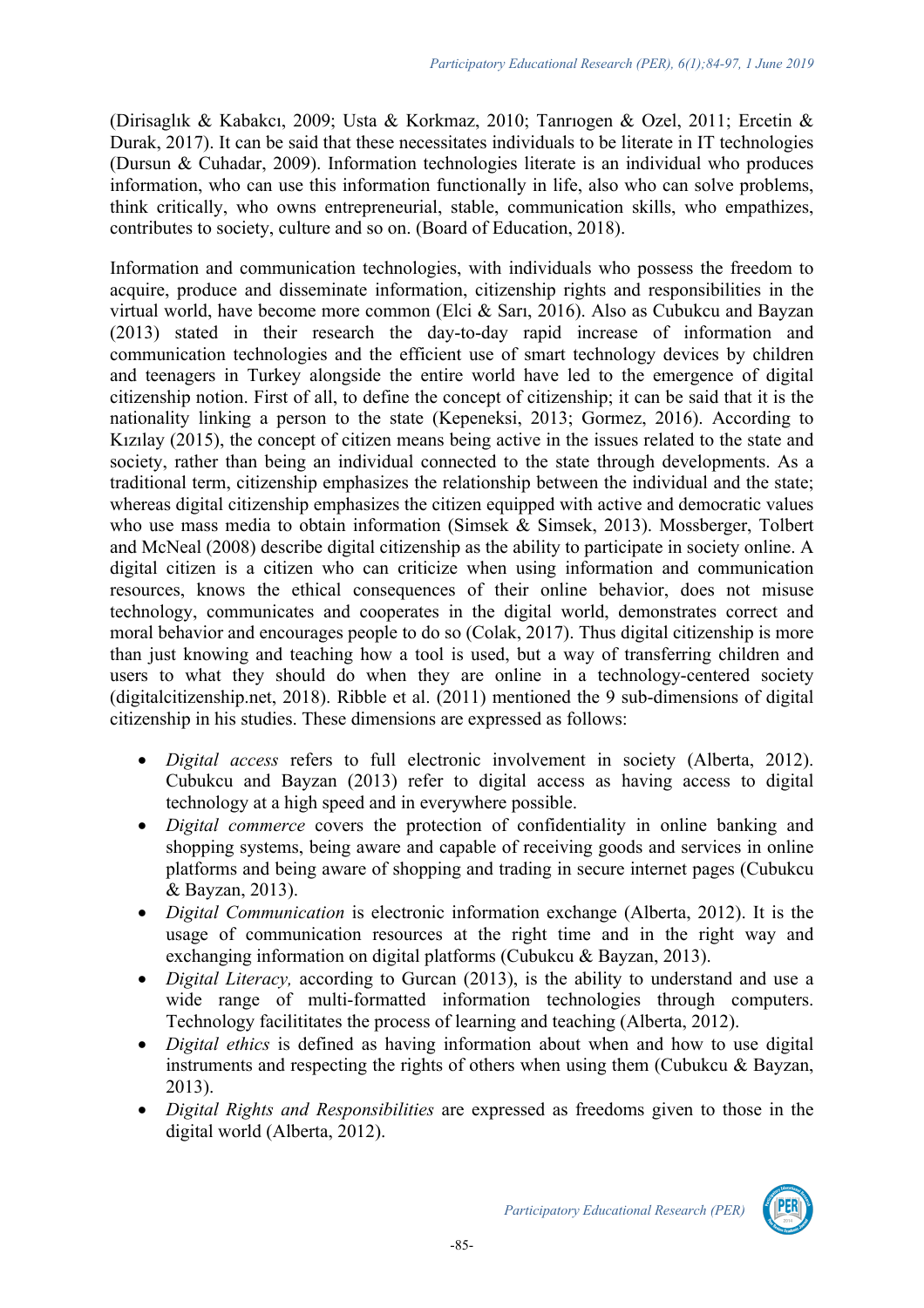- *Digital law* is to be aware of the rules, policies and laws that apply in the digital environment, also to observe and warn those who are not (Cubukcu & Bayzan, 2013). It is defined as the responsibility of transactions made with electronic goods (Alberta, 2012).
- *Digital security* is personal information security, as well as hardware, software and network security when using digital tools (Cubukcu & Bayzan, 2013).
- *Digital health* is the awareness of the physical and psychological health problems caused by the digital world.

When the literature is examined, it is observed that various studies have been conducted on digital citizenship (Şimşek & Şimşek, 2013; Ocak, 2013; Karahisar, 2013; Cubukcu & Bayzan, 2013; Cepni, Oguz & Kılcan, 2014; Karaduman & Ozturk, 2014; Kaya & Kaya, 2014; Görmez, 2016; Vural & Kurt, 2017). Nowadays, the perception of being a good citizen, and the path towards becoming a good digital citizen, now requires the extension of citizenship education to include digital citizenship (Er, Ünal & Özmen, 2013). It is thought that the most important contribution to this subject is the information technologies course which is compulsory in secondary schools. In the literature, Elçi and Sari (2016) has research on the analysis of information technologies and software in the context of digital citizenship. As stated by Elçi and Sarı (2016) in their research, it is important to increase the number of research in order for schools, which are the primary responsible institutions in raising citizens, need to reorganize their responsibilities within the scope of digital citizenship and to create awareness in that sense. In addition, it was thought that it would be beneficial to reconduct relevant studies due to the updating of the information technology and software course curriculum on July 18, 2017 (Board of Education, 2017).

The information technology and software course, which was called as computer lesson before 2007, was taken to a compulsory course status in the 5th and 6th grades of primary education institutions in the secondary school section of the primary education institutions. This was realized upon the proposal letter of the General Directorate of Basic Education dated 08.05.2013 and numbered 886487 (Board of Education, 2013). In the 7 th and 8 th grades, it is seen that this course is within the scope of elective courses, taught 2 hours per week. Among the specific objectives of the information technology and software course curriculum are ensuring students evolve into individuals who understand the technological concepts, systems and processes well as digital citizens (Board of Education, 2018). Under the title of Ethics and Security Unit in the curriculum; concepts such as information confidentiality and security, ethical values and digital citizenship are mentioned.

The achievements of the digital citizenship subheading for Grades 5 and 6 are as follows; "Understanding the purposes of using digital citizenship applications.", "Examining applications such as e-government, e-appointment, e-banking, e-school.", "realizing that digital identities may not reflect the truth.", "realizing that digital shares are permanent and leave traces behind.", "Realizing the effects of digital sharing on itself and others.", "Distinguishing between digital games and content that are suitable for cognitive and moral development." (Board of Education, 2018).

To that end the aim of this research is to determine the opinions of secondary school students on information technologies and software course. Therefore, within the scope of this research, the digital citizenship sub-topic in the curriculum of information technologies and software courses which is compulsory in the 5th and 6th grades of secondary school is evaluated looking at and checking the views of the students. In order to achieve this goal, answers to the

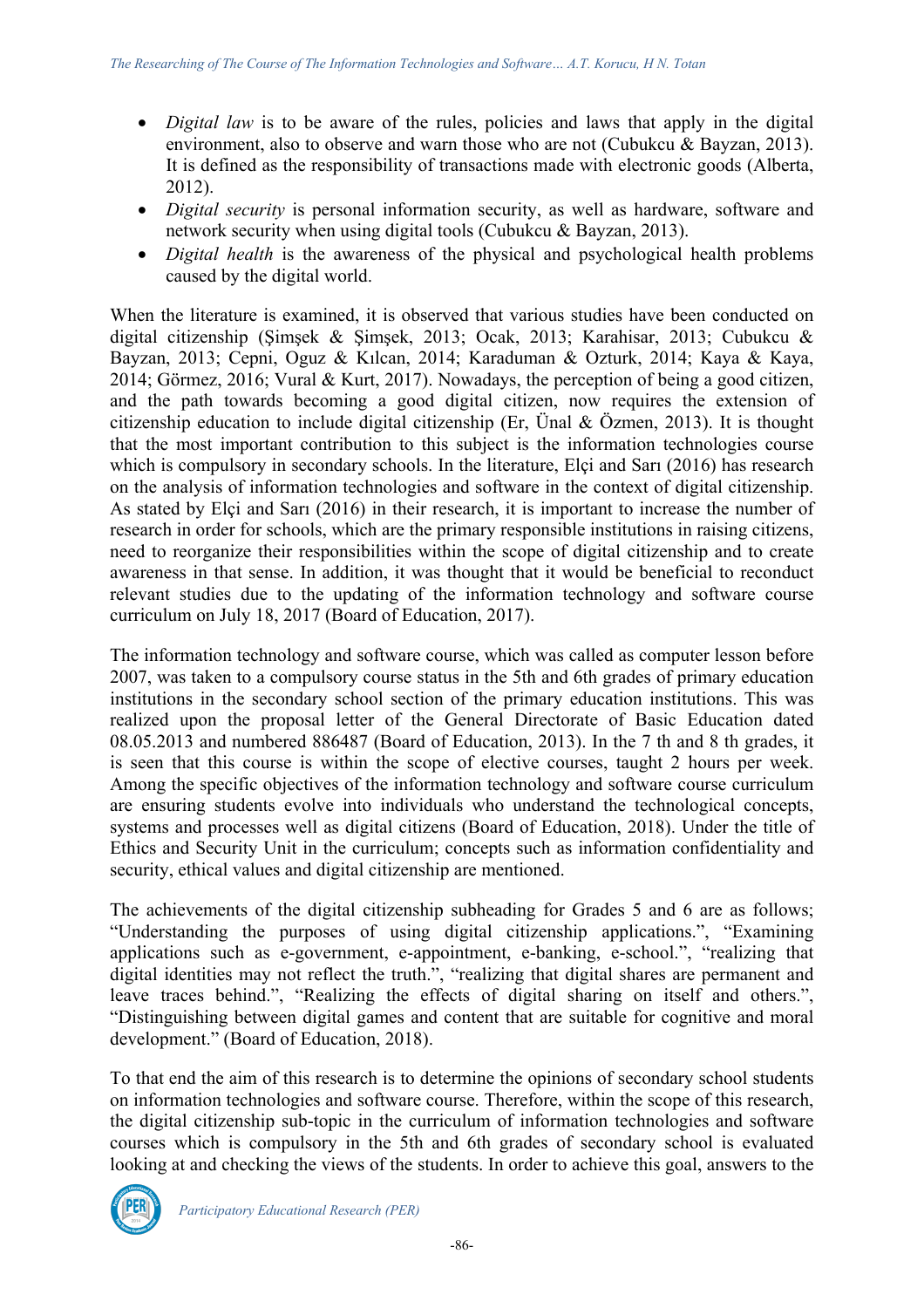following questions were sought;

- (1) Is there a significant difference between the views of students about the level of gaining knowledge and skills of digital citizenship in terms of their;
	- a) grade level
	- b) gender
	- c) socioeconomic status
	- d) owning a computer at home or not
	- e) having internet access at home or not
	- f) parental education level
- (2) What are the students' views on increasing the effectiveness of the ITS course?

# **Method**

# *Research Model*

In this study, mixed research is adopted as the research method. Survey study was used in the quantitative part. A scale was used to collect data. According to Karasar (2006), general scanning models are screening arrangements made on the entire population or on a group of sample taken from the population in order to reach a general judgement of the population consisting of numerous elements. In the qualitative part of the study, data were collected by semi-structured interviews. The open-ended question added to the end of the scale was used to collect the data. In the analysis of qualitative data, content analysis was used.

# *Population and Sample*

The population of the study consists of the 5th and 6th grade students who continue their education at the middle school level of the primary schools in Eskil district of Aksaray in 2018-2019 academic year. The sample of the study is composed of the 5th and 6th grade students in two middle schools selected by simple random sampling method from the schools in the population. 150 students participated in the study. The personal information and demographic data of the students are presented in Table 1.

| Table 1. Demographic Data of Students |                     |     |               |  |  |  |  |
|---------------------------------------|---------------------|-----|---------------|--|--|--|--|
|                                       |                     | F   | $\frac{6}{6}$ |  |  |  |  |
| Grade                                 | 5. Grade            | 50  | 33.3          |  |  |  |  |
|                                       | 6. Grade            | 100 | 66.7          |  |  |  |  |
| Gender                                | Female              | 86  | 57.3          |  |  |  |  |
|                                       | Male                | 64  | 42.7          |  |  |  |  |
| <b>Economic income of the family</b>  | Below 1000 TL 1000- | 27  | 18.0          |  |  |  |  |
|                                       | 2000 TL             | 50  | 33.3          |  |  |  |  |
|                                       | 2000-3500 TL        | 51  | 34.0          |  |  |  |  |
|                                       | 3500 TL and above   | 22  | 14.7          |  |  |  |  |
| Computer existence at home            | Yes                 | 74  | 49.3          |  |  |  |  |
|                                       | No.                 | 76  | 50.7          |  |  |  |  |
| Internet access existence at home     | Yes                 | 123 | 82.0          |  |  |  |  |
|                                       | No                  | 27  | 18.0          |  |  |  |  |

50 (33.3%) of the participants were in the 5th grade and 100 (66.7%) were in the 6th grade. 86 (57.3%) were female and 64 (42.7%) were male. 27 (18%) of the participants expressed the economic income of the family as below 1000 TL, 50 (33.3%) between 1000-2000 TL, 51 (34%) between 2000-3500 TL, 22 (14,7%) of the participants stated that they receive 3500 TL

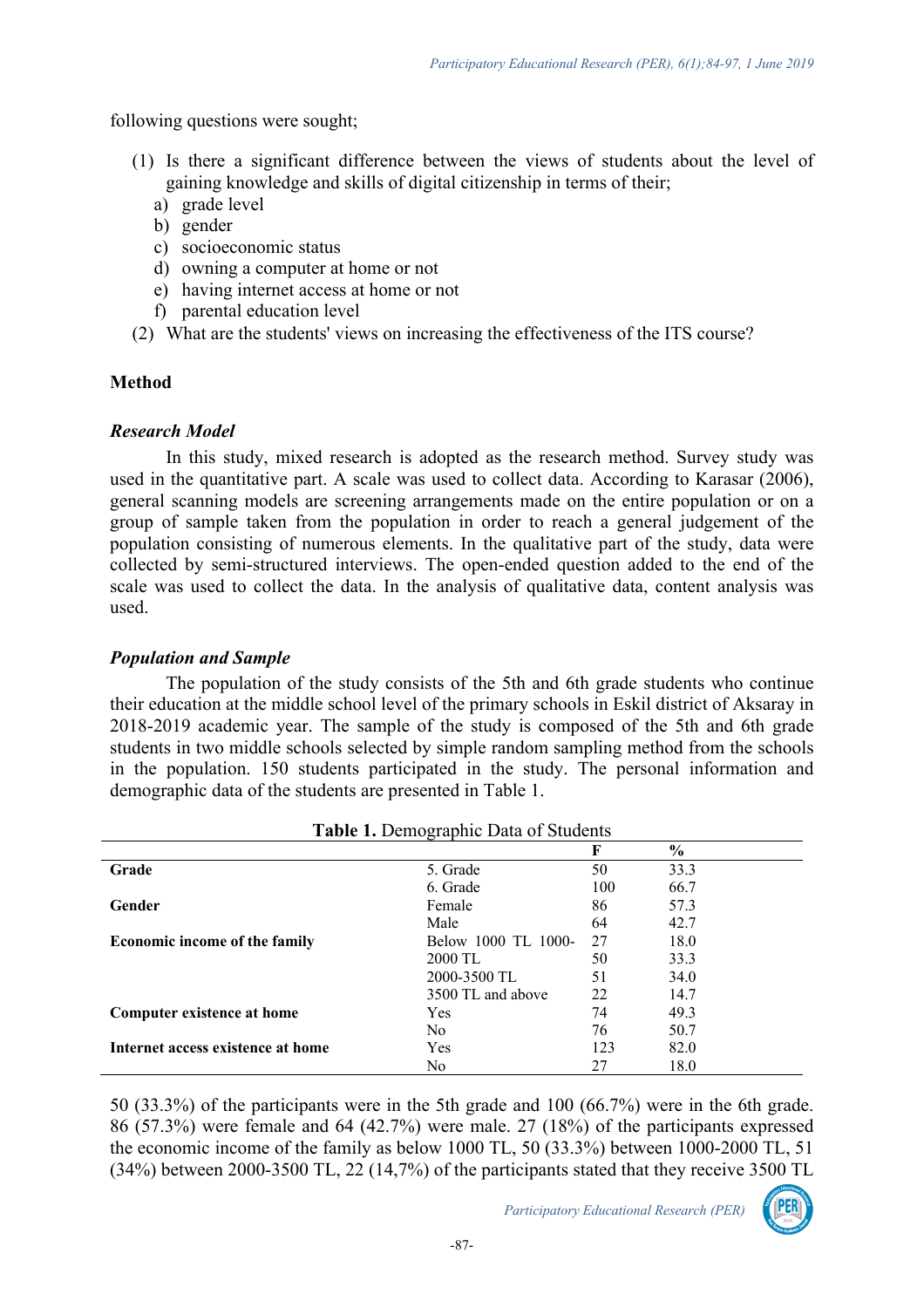and above. While 74 (49.3%) of the participants had a computer at home, 76 (50.7%) did not. At the same time, 123 (82%) of the participants had internet access, while 27 (18%) of them did not have internet access at home.

#### *Data collection tool*

As the data collection tool, Digital Citizenship Scale developed by Elçi and Sarı (2016) was used in Information Technologies and Software Course (ITS-DCS). ITS-DCS consists of 5-point Likert-type grading (5- Multi-contribution, 4- Contribution, 3- A little contribution, 2-No Contribution, 1- No contribution at all) and it consists of 48 items which aim to measure the extent to which digital citizenship characteristics, which are the subdimension of science curriculum, are gained. In the first part of the scale, questions about getting personal information are included. At the end of the scale, an open-ended question was used to determine the views of students about increasing the effectiveness of the ITS course in gaining knowledge, skills and values of digital citizenship. ITS-DCS consists of four sub-scales. These are; "Digital Ethics-Law", "Related Rights and Responsibilities", "Digital literacy", "Digital security", "Digital communication" subscales. According to the validity and reliability of the studies of Elçi and Sarı (2016), 4 subscales' have total variance %54.10. The Cronbach Alpha internal consistency coefficient for the whole scale is .97.

## *Data Analysis*

The data obtained using the data collection tool were processed according to various categories after being transferred to the computer environment. "SPSS" statistical package programs were used for statistical analysis of quantitative data. In addition to the descriptive statistical analyses, parametric tests were used in the tests performed with the collected data because of the normal distribution of the data both  $n = 150$  and the number of participants. In these tests; Independent sample t-test and one-way analysis of variance (ANOVA) techniques were used. Post Hoc Multiple Comparison Test was used to test the difference between the groups for which F value was significant after ANOVA. p=.05 level of significance was detected in the evaluation of the findings.

#### **Findings**

The findings related to the level of gaining knowledge and skills of digital citizenship in Information Technologies and Software course are examined in this section of this research.

# *Findings of the Contribution of Information Technology and Software Course in the Development of Digital Citizenship Knowledge, Skills and Values by Class Level*

According to the results of the independent sample t-test seen in Table 2, there is a significant difference between the ITS-DCS scores of the students and the class variable  $(t(148)=-2.320, p<.05)$ .

When the total scores of the participants were evaluated; the average score of 6th grade students is higher than the 5th grade students and this difference is statistically significant (Grade 5 average  $\bar{x}$ =186.16; Grade 6 average  $\bar{x}$ = 199.56).

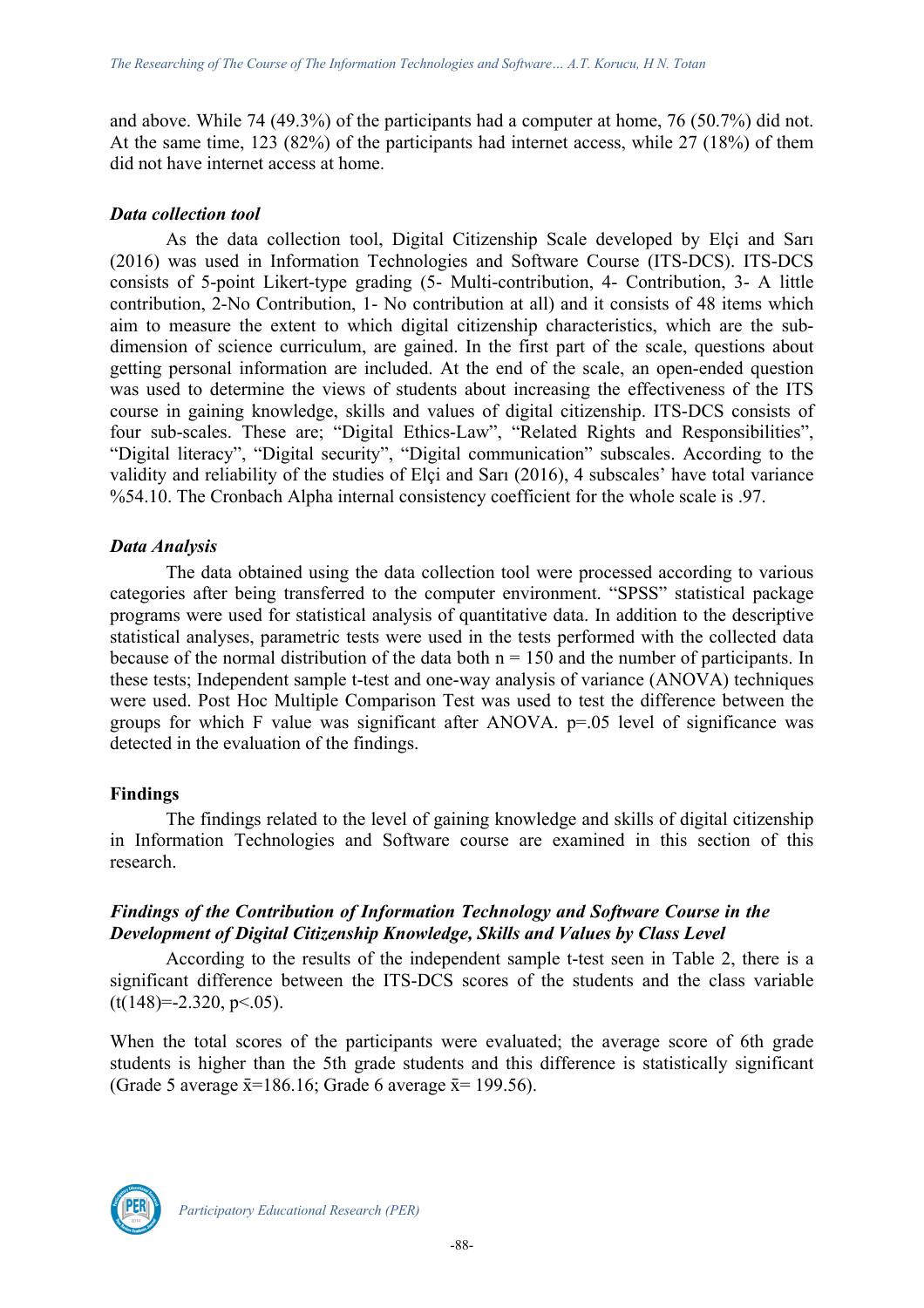|         |               |        |       |     | <b>I ADIV A</b> HIGODOIGOIN DAILIDIO C RODUIRDOIT O IMPO TAHAOIOD |             |  |
|---------|---------------|--------|-------|-----|-------------------------------------------------------------------|-------------|--|
|         |               |        | SS    | sd  |                                                                   |             |  |
| 5.Grade | 50            | 186.16 | 31 91 | 148 | $-2.320$                                                          | ∩ר∩<br>.v∠∠ |  |
| 6.Grade | $100^{\circ}$ | 199.56 | 34.02 |     |                                                                   |             |  |
|         |               |        |       |     |                                                                   |             |  |

**Table 2.** Independent Sample t-test Results of Class Variables

# *Findings of the Contribution of Information Technology and Software Course in Gaining Digital Citizenship Knowledge, Skills and Values by Gender*

According to the independent sample t-test results observed in Table 3, it is seen that there is a meaningful difference between the ITS-DCS scores and the gender variable  $(t_{(148)} = -1)$ 2.638, p<.05).

When the total ITS-DCS scores of the participants were examined; the average score of female students is higher than that of male students and this difference is statistically significant. (The average of female students is  $\bar{x}$  = 201.25; the average of male students is  $\bar{x}$  = 186.81).

**Table 3.** Independent Sample t-test Results of Gender Variable **N**  $\bar{\mathbf{x}}$  **ss sd t p** 

|            |    | $\overline{\phantom{0}}$ | SS    | sd  |       |      |
|------------|----|--------------------------|-------|-----|-------|------|
| Female     | 86 | 201.25                   | 30.47 | 148 | 2.638 | .009 |
| Male       | 64 | 186.81                   | 36.49 |     |       |      |
| * $p<0.05$ |    |                          |       |     |       |      |

## *Findings of the Contribution of Information Technologies and Software Course to Digital Citizenship Knowledge, Skills and Values According to Family's Income Level*

Table 4 and Table 5 show the findings that the scores of the participants from ITS-DCS vary according to their family's income level.

|                             | N   | v      | SS    |  |
|-----------------------------|-----|--------|-------|--|
| Below 1000 TL               | 27  | 178.62 | 40.12 |  |
| <b>Between 1000-2000 TL</b> | 50  | 196.80 | 32.46 |  |
| <b>Between 2000-3500 TL</b> | 51  | 199.00 | 31.61 |  |
| 3500 TL and above           | 22  | 202.36 | 28.98 |  |
|                             |     |        |       |  |
| <b>Total</b>                | 150 | 195.09 | 33.82 |  |
|                             |     |        |       |  |

**Table 4.** Results of Participants' ITS-DCS Points By Monthly İncome Level

| <b>Table 5.</b> ANOVA Results According to The Family Economic Levels |                          |                            |                                           |                           |       |      |                                 |  |
|-----------------------------------------------------------------------|--------------------------|----------------------------|-------------------------------------------|---------------------------|-------|------|---------------------------------|--|
|                                                                       |                          | Total of<br><b>Squares</b> | <b>Degree</b><br>of<br>Permissive<br>ness | <b>Squares</b><br>Average | F     | p    | Meaningful<br><b>Difference</b> |  |
| <b>Below 1000 TL</b>                                                  | <b>Between</b><br>Groups | 9405.30                    | 3                                         | 3135.10                   |       |      |                                 |  |
| 1000-<br><b>Between</b><br>2000 TL                                    |                          |                            |                                           |                           | 2.841 | .040 | $1 - 2$<br>$1 - 3$<br>$1 - 4$   |  |
| $2000 -$<br><b>Between</b><br>3500 TL                                 | In-group                 | 161093.3<br>8              | 146                                       | 1103.37                   |       |      |                                 |  |
| TL<br>3500<br>and<br>above                                            |                          |                            |                                           |                           |       |      |                                 |  |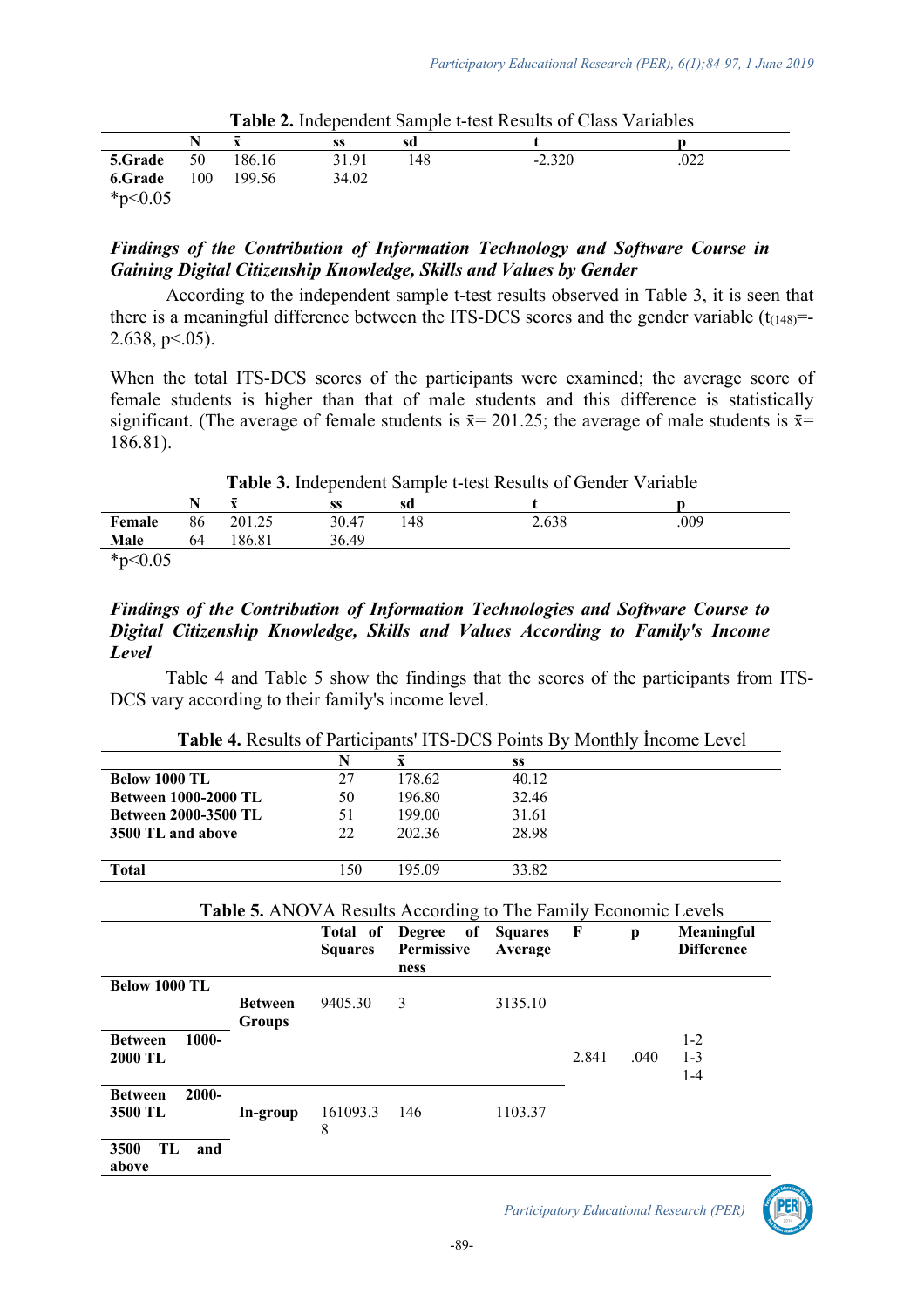$(1 = 1000 \text{TL}$  below,  $2 =$  between 1000-2000 TL,  $3 =$  between 2000-3500TL,  $4 = 3500$  TL and above)

As seen in Table 5, according to the findings obtained by using single-factor variance analysis (ANOVA) for independent samples, it is seen that there is a significant difference between the scores of the participants from ITS-DCS according to the monthly income level of the family  $(F(3-146)= 2.841, p<0.65)$ . In other words, participants' gaining knowledge, skills and values of digital citizenship in the ITS course vary according to the monthly income level of their families. Post-hoc test statistics were applied to determine which group caused this difference. According to LSD test; it was concluded that there were significant differences between 1, 2, 3 and 4.

# *Findings of the Contribution of Information Technologies and Software Course to Gaining Digital Citizenship Knowledge, Skills and Values According to Computer Ownership Status*

According to the independent sample t-test results seen in Table 6, there was no significant difference between the ITS-DCS scores and the computer ownership variable (t(148)=-206, p>.05). In other words, in the course of ITS students gain knowledge, skills and values of digital citizenship that do not change according to whether they have a computer at home or not.

| <b>Lable 6.</b> 1-test Results of Computer Ownership Variable |    |        |       |     |         |  |  |  |  |
|---------------------------------------------------------------|----|--------|-------|-----|---------|--|--|--|--|
|                                                               |    |        |       |     |         |  |  |  |  |
| Yes                                                           | 74 | 194.51 | 35.08 | 148 | $-.206$ |  |  |  |  |
| N <sub>0</sub>                                                |    | 195.65 |       |     |         |  |  |  |  |
| $*_{\mathbf{p}}$ $\wedge$ $\wedge$ $\wedge$                   |    |        |       |     |         |  |  |  |  |

**Table 6.** T-test Results of Computer Ownership Variable

\*p<0.05

## *Findings of the Contribution of Information Technologies and Software Course to Gaining Digital Citizenship Knowledge, Skills and Values According to Internet Access*

According to the independent sample t-test results seen in Table 7, there is a significant difference between the ITS-DCS scores and internet access variable  $(t(33.38)=3.333, p<.05)$ . When ITS-DCS scores of the participants were examined; it is seen that the average score of the students with internet access at home is higher than the students without internet access and this difference is statistically significant (the average of those with internet access is  $\bar{x}$ = 199.90; the average of those without Internet access is  $\bar{x}$  = 173.18).

|               |     |        |       |       | <b>Table 7.</b> T-test Results of Internet Access Variable |      |  |
|---------------|-----|--------|-------|-------|------------------------------------------------------------|------|--|
|               | N   |        |       | sd    |                                                            |      |  |
| Yes           | 123 | 199.90 | 30.69 | 33.38 | 3.333                                                      | .002 |  |
| No.           |     |        | 39.08 |       |                                                            |      |  |
| *n $\lt$ 0.05 |     |        |       |       |                                                            |      |  |

\*p<0.05

## *Findings of the Contribution of Information Technology and Software Course to Gaining Digital Citizenship Knowledge, Skills and Values According to Mothers' Education Level*

Table 8 and Table 9 show that the scores of the participants' ITS-DCS scores vary according to the level of mothers' education.

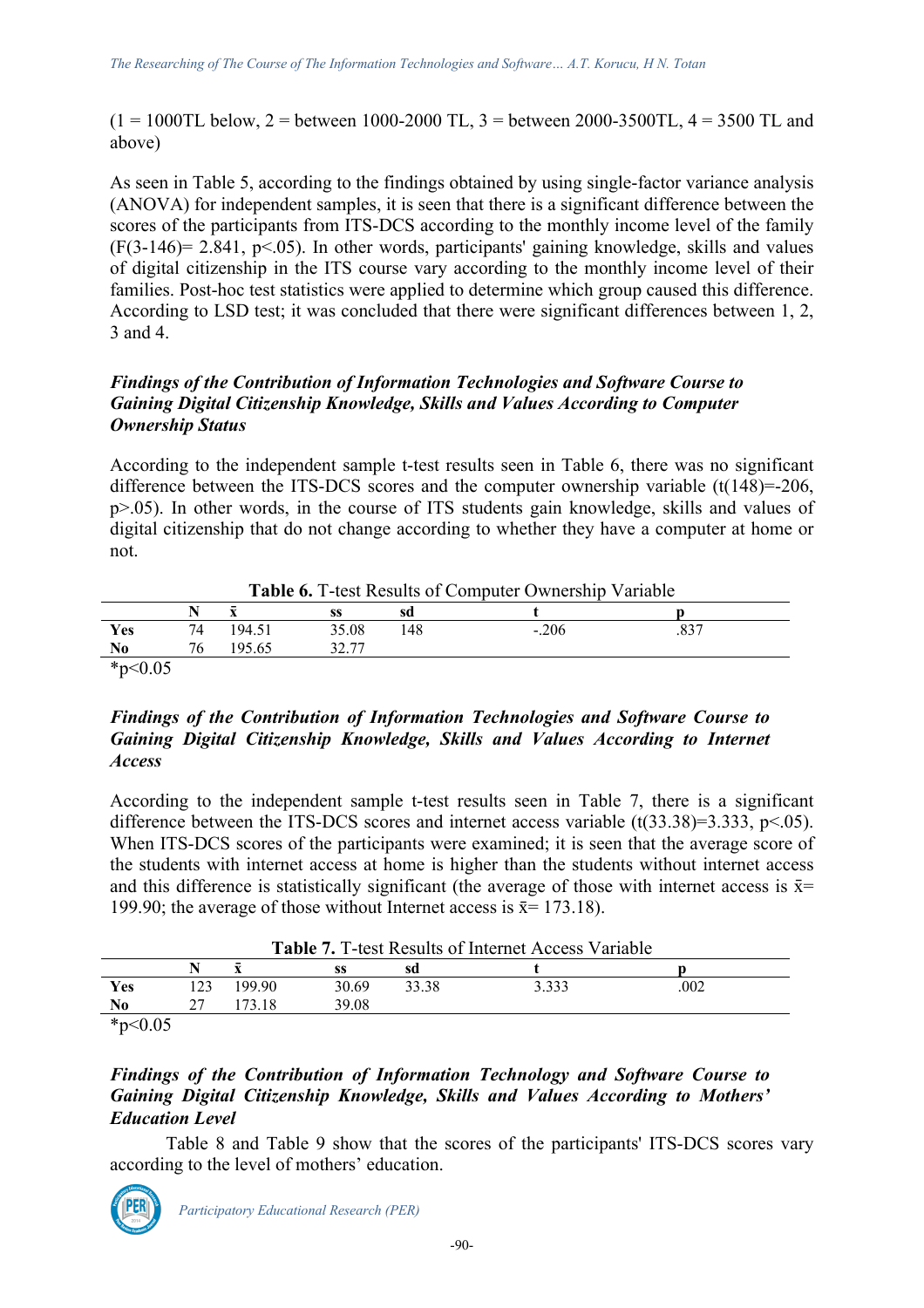|                             | $\overline{\phantom{a}}$<br>N | $\bar{\mathbf{x}}$ | SS    |
|-----------------------------|-------------------------------|--------------------|-------|
| You can't read and write    | ζ                             | 173.33             | 22.05 |
| You can read and write      |                               | 173.00             | 66.46 |
| <b>Primary school</b>       | 75                            | 191.38             | 35.12 |
| <b>Middle School</b>        | 51                            | 202.19             | 28.11 |
| <b>High school</b>          | 15                            | 195.60             | 40.57 |
| <b>University and Above</b> | 4                             | 199.50             | 41.58 |
| <b>Total</b>                | 150                           | 195.09             | 33.82 |

**Table 8.** Results of Participants' ITS-DCS Scores According to Mothers' Education Level

|                                        |                |                         | Table 9. ANOVA Results by Mothers' Education Level |          |       |      |                                |
|----------------------------------------|----------------|-------------------------|----------------------------------------------------|----------|-------|------|--------------------------------|
|                                        |                | Total<br><b>Squares</b> | of Degree of Squares<br>Permissive<br>ness         | Average  | F     | p    | Meaningfu<br><b>Difference</b> |
| You can't read<br>and write            | <b>Between</b> |                         |                                                    |          |       |      |                                |
| You can read<br>and write              | <b>Groups</b>  | 6081.601                | 5                                                  | 1216.320 |       |      |                                |
| <b>Primary school</b>                  |                |                         |                                                    |          |       |      |                                |
| <b>Middle School</b>                   |                |                         |                                                    |          | 1.065 | .382 |                                |
| High school<br>University and<br>Above | In-<br>Group   | 164417.09               | 144                                                | 1141.785 |       |      |                                |

As seen in Table 9, according to the findings obtained by using single-factor variance analysis (ANOVA) for independent samples, there was no significant difference between the scores of the participants from their ITS-DCS scores according to their mothers' education level (F(5- 144)= 1.065, p>.05). Namely the participants do not change their knowledge, skills and values in ITS course according to their mothers' education level.

# *Findings of the Contribution of Information Technology and Software Course to Gaining Digital Citizenship Knowledge, Skills and Values According to Fathers' Education Level*

Table 10 and Table 11 show that participants' scores of ITS-DCS vary according to the level of their fathers' education.

|                             |     | Fathers' Education |       |  |
|-----------------------------|-----|--------------------|-------|--|
|                             | N   | X                  | SS    |  |
| <b>Primary school</b>       | 52  | 186.28             | 33.08 |  |
| <b>Middle School</b>        | 42  | 199.45             | 32.03 |  |
| <b>High school</b>          | 42  | 200.52             | 33.39 |  |
| <b>University and Above</b> | 14  | 198.42             | 39.86 |  |
| <b>Total</b>                | 150 | 195.09             | 33.82 |  |

**Table 10.** Results of the ITS-DCS Points of The Participants According to The Level of

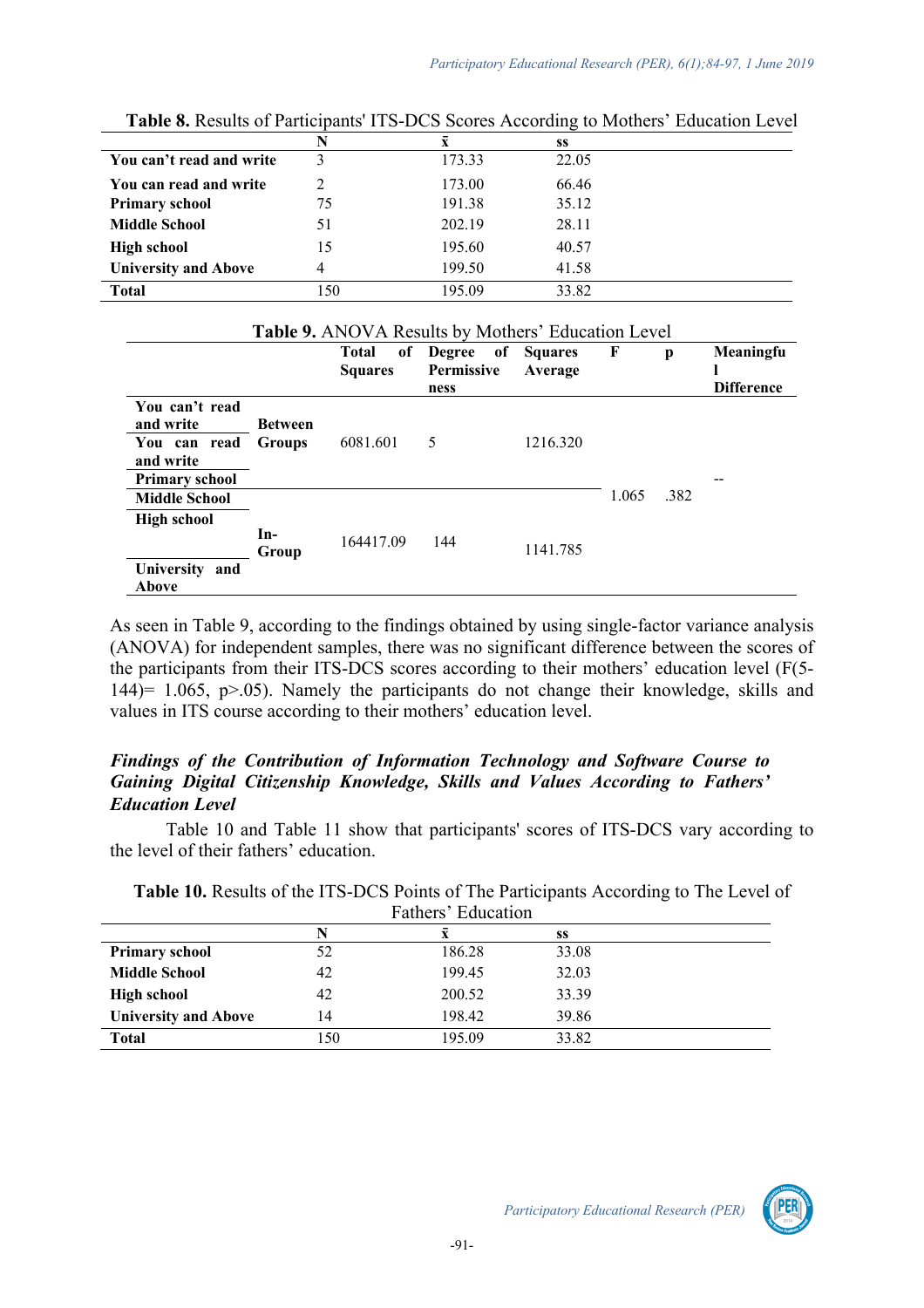|                                                  | Table 11. ANOVA Results by Fathers' Education Level |                         |                                                   |         |       |      |                                 |  |  |
|--------------------------------------------------|-----------------------------------------------------|-------------------------|---------------------------------------------------|---------|-------|------|---------------------------------|--|--|
|                                                  |                                                     | Total<br><b>Squares</b> | of Degree of Squares<br><b>Permissiv</b><br>eness | Average | F     | p    | Meaningful<br><b>Difference</b> |  |  |
| Primary<br>school<br>Middle<br><b>School</b>     | <b>Between</b><br><b>Groups</b>                     | 6223.71                 | 3                                                 | 2074.57 | 1.844 | .142 |                                 |  |  |
| <b>High</b><br>school<br>University<br>and Above | $In-$<br>Group                                      | 164274.98               | 146                                               | 1125.17 |       |      |                                 |  |  |

As seen in Table 11, according to the findings obtained by using single factor variance analysis (ANOVA) for independent samples, there was no significant difference between the scores of the participants from their ITS-DCS scores according to their fathers' education level  $(F(3-146) = 1.844, p > 0.05)$ . In other words, the participants do not change their knowledge, skills and values in ITS course according to the level of fathers' education.

#### *Findings Regarding Students' Views on Increasing the Effectiveness of ITS Course*

The data on the answers of the students to the "What do you think can be done in order to increase the effectiveness of the ITS course?" open-ended question in the ITS-DCS are shown in Table 12. As seen in Table 12, students' views on increasing the effectiveness of information technologies and software course are generally grouped under course hours, learning-teaching processes and hardware-infrastructure themes. The theme of learningteaching processes is coded as method-technique and material.

| <b>Table 12.</b> Data on Students wiews on increasing the Effectiveness Of 115 Course |                  |     |               |
|---------------------------------------------------------------------------------------|------------------|-----|---------------|
| <b>Theme</b>                                                                          | Codes            |     | $\frac{6}{6}$ |
| <b>Course Hours</b>                                                                   |                  | 10  | 10.0          |
| <b>Teaching Processes</b>                                                             | Method Technical | 23  | 23.0          |
|                                                                                       | Materiel         | 37  | 37.0          |
| Hardware-Infrastructure                                                               |                  | 28  | 28.0          |
| <b>Other</b>                                                                          |                  |     | 2.0           |
| <b>Total</b>                                                                          |                  | 100 | 100           |

**Table 12.** Data on Students' Views on Increasing the Effectiveness Of ITS Course

The theme of the lesson was  $n = 10$ , which was based on the student views to increase the effectiveness of the ITS course. Some of the student opinions included in the course hours theme are as follows:

*"IT courses should continue in 7th and 8th grades. So we do not forget what we have learned and apply it in daily life."* (S19)

*"Course hours must be increased. In the 7th and 8th grades, we can forget about the information we learned because there is no IT course."* (S73)

From the codes determined for the theme of the teaching-learning process, the technique was determined as  $n = 23$  and the material was  $n = 37$ . Some of the student opinions included in the theme of the teaching-learning process are as follows:

*"The course can be performed with various activities, games can be played about the course, videos can be watched, we can learn new information on the computer."* (S2)

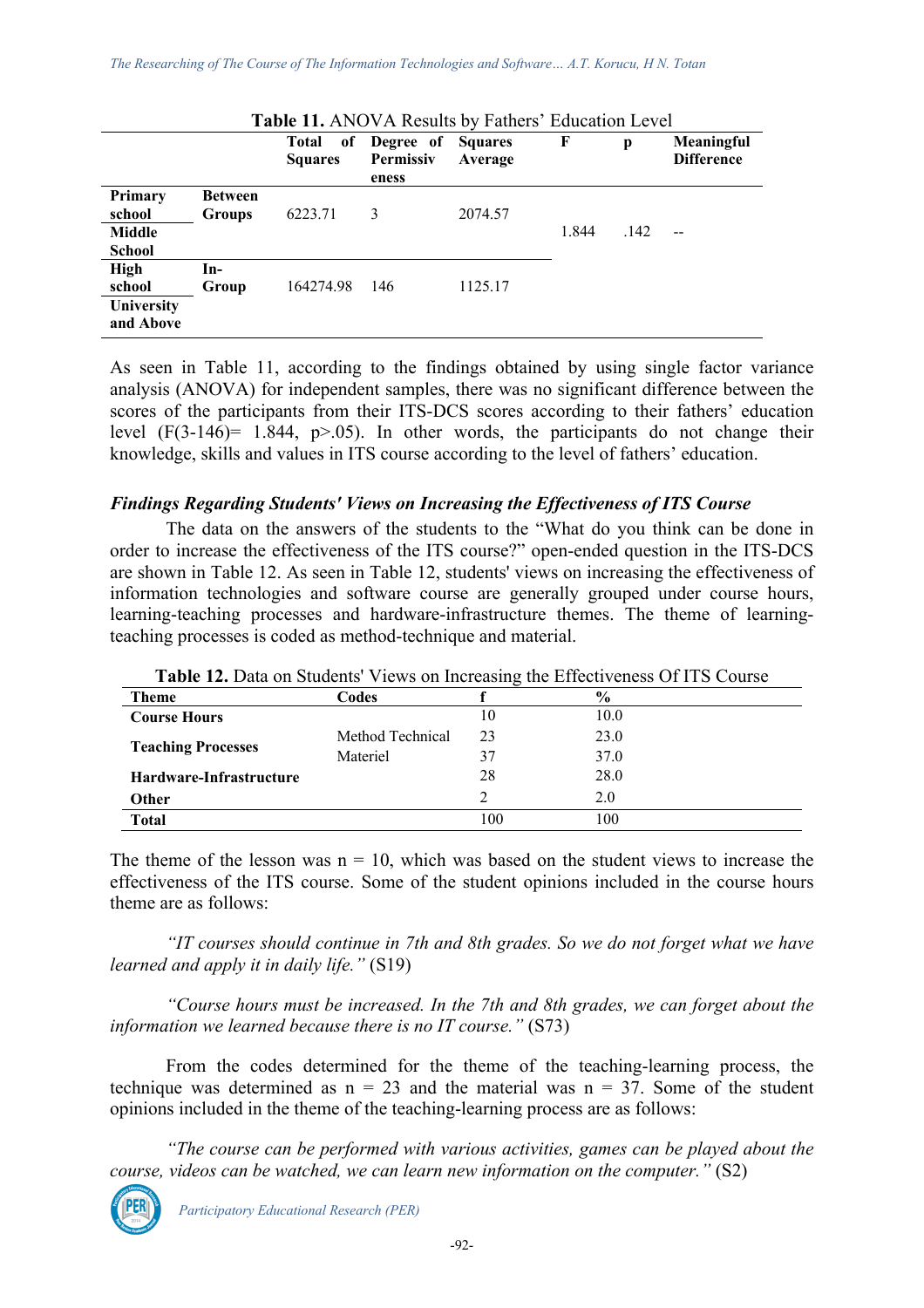*"Some issues are difficult. If these subjects are turned into a game and made fun, I can better understand these, and they become permanent."* (S15)

*"It would be more efficient if we practiced more in computer science course than we did with computers."* (S100)

*"It would have been more effective if we had an ICT book. We could have followed the topics from there and we would not have wasted time taking notes. We would have had more time to practice from the computer."* (S33)

The hardware-substructure theme was determined as  $n = 28$  from the views of the students about increasing the effectiveness of the ITS course. Some of the student views included in the hardware-infrastructure theme are as follows:

*"I think the computer class is small. If the class is large and the computers are renewed, we will learn more efficiently."* (S25)

*"The computers in our classes are not working properly because they are old. Computers in our IT class can be renewed."* (S98)

Other students' views on improving the effectiveness of the ITS course are as follows:

*"Courses related to information technologies can be opened."* (S11)

*"Less efficient if we open the computer in lessons."* (S67)

## **Discussion and Conclusion**

150 students participated in this research for the contribution of Information Technology and Software course in gaining knowledge, skills and values of digital citizenship. Findings obtained from the research are as follows:

It is determined that there is a significant difference according to class variable in acquiring digital citizenship knowledge, skills and values of ITS course. ITS-DCS total score averages of the 6th grade students  $(\bar{x}=199.56)$  were higher than those of the 5th grade students  $(\bar{x}=186.16)$  and this difference was statistically significant (t(148)=-2.320, p<.05). This finding is consistent with Elçi & Sarı's (2016) research in the literature. Elçi & Sarı (2016) explained this difference in favor of Grade 6 students with the fact that the students studying in the sixth grade had received more than two semesters of ITS lessons from the students studying in the  $5<sup>th</sup>$  grade.

It has also been determined that there is a significant difference according to gender variable in acquiring digital citizenship knowledge, skills and values of ITS course. It was observed that female students'  $(\bar{x}=201.25)$  ITS-DCS total score averages were higher than the male students ( $\bar{x}$ =186.81) and this difference was statistically significant (t(148)=-2.638, p<.05). When the literature is reviewed, it can be seen that this finding is consistent with Som-Vural & Kurt's (2017) research on "Digital Citizenship from University Students' Perspective". In the studies of Çepni, Oğuz & Kılcan (2014) with primary school students, digital citizenship gains were found meaningful in favor of male students. Lastly, Elçi & Sarı (2016) stated that there is no significant difference according to gender.

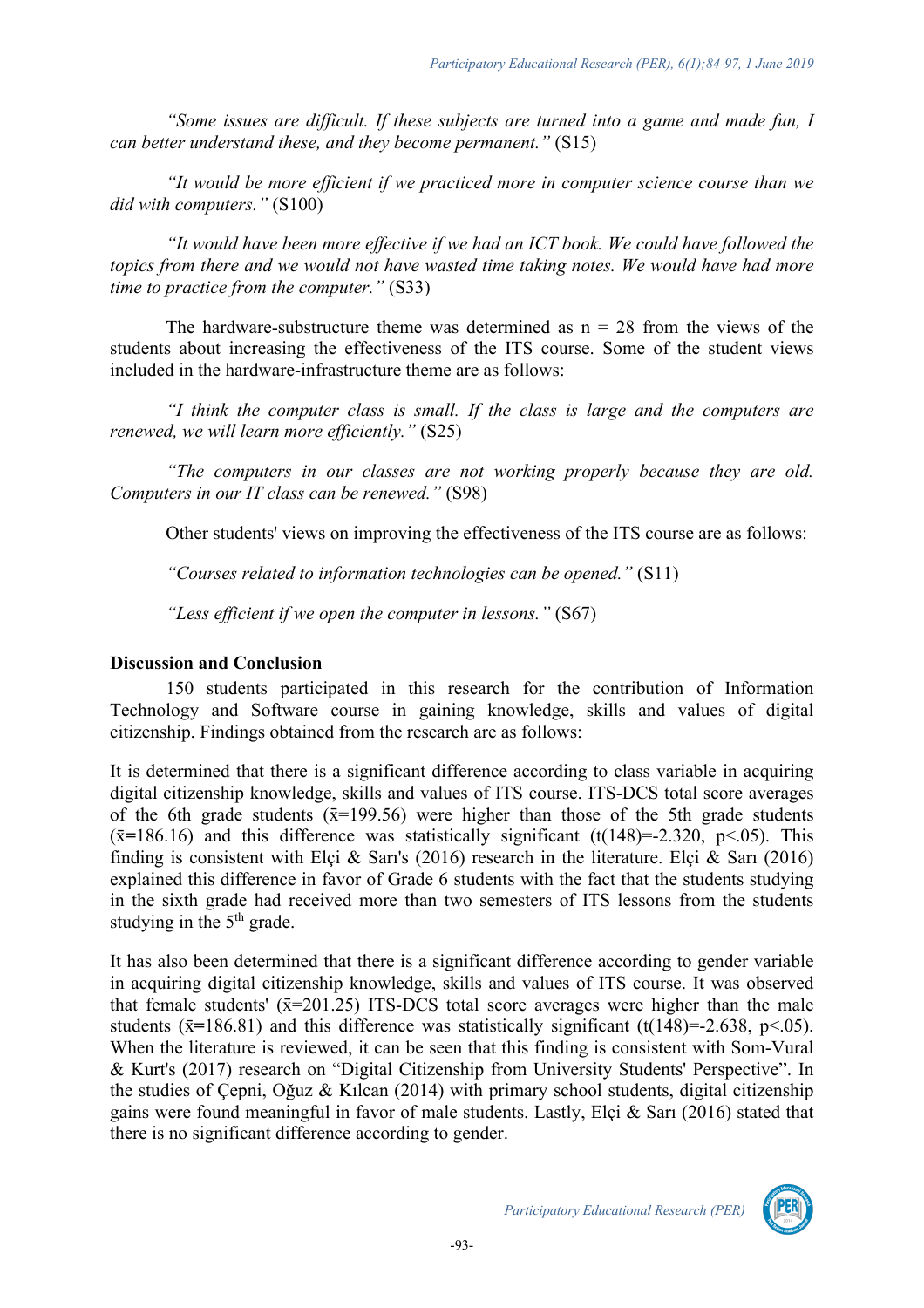In addition, it is determined that there is a significant difference according to family income level variable in acquiring digital citizenship knowledge, skills and values of ITS course (F(3- 146)= 2.841, p<.05). In other words, participants' acquisition of digital citizenship knowledge, skills and values in the course of ITS varies according to the family's income level. According to the LSD test conducted to determine which group caused this difference; it was concluded that there were significant differences between 1 with 2, 3 and 4. The results in similar studies are in parallel with this finding (Çepni, Oğuz & Kılcan, 2014; Som-Vural & Kurt, 2017). Som-Vural & Kurt (2017), the right ratio between income level and digital citizenship gains stated that the increase in income level could be related to the increase in digital equipment and application opportunities.

On the other hand there is no significant difference between the ITS course and the ability to acquire digital citizenship knowledge, skills and values (t( $148$ )=-206, p>.05). In other words, the participants' knowledge, skills and values in the course of ITS do not change according to whether they have computers at home or not. When the literature is reviewed, the findings of this result are also witnessed (Elci & Sarı 2016).

It has been determined that there is a significant difference in Internet access and gaining access to digital citizenship knowledge, skills and values in ITS course. It was observed that the average scores of the ITS-DCS of the students who had internet access at home  $(\bar{x}=199.90)$  were higher than the students who did not have internet access  $(\bar{x}=173.18)$  and this awareness was statistically significant  $(t(33.38)=3.333, p<.05)$ . This finding is consistent with similar studies (Çepni, Oğuz & Kılcan, 2014; Elçi & Sarı, 2016) in the literature.

Yet in the course of ITS, there was no significant difference between the level of maternal education and gaining knowledge, skills and values of digital citizenship  $(F(5-144)=1.065)$ , p>.05). In other words, the participants' knowledge, skills and values of digital citizenship in ITS course do not vary according to the level of mothers' education. In the literature, Çepni, Oğuz & Kılcan (2014) have found opposite results in their studies.

Similarly, in the course of ITS, there was no significant difference between the level of fathers' education and the level of fathers' education  $(F(3-146)= 1.844, p>0.05)$ . In other words, participants' knowledge, skills and values in the course of ITS do not vary according to the level of fathers' education. This finding is consistent with the studies of Çepni, Oğuz & Kılcan (2014) in the literature.

Data on students' answers to the open-ended question "What do you think can be done in order to increase the effectiveness of the ITS course?" were examined and it was seen that 60% of the answers were collected under the theme of teaching processes. 23% of the answers collected under this theme were determined by technique and 37% by material codes. The most common repetitive responses in teaching processes were that the computers should be used more effectively in the course and there should be a book for the course of ITS. Based on this result, it can be said that the lack of printed material in the hands of students negatively affected the efficiency of the course.

28% of the students' answers to the open-ended question were gathered under hardwareinfrastructure contact. When the answers under this theme were examined, it was seen that the majority of the students stated that the computers in the IT class were old and inadequate. Based on this situation, it can be said that the lack of individual computers in the classroom decreases the efficiency of the course causing a loss of time.

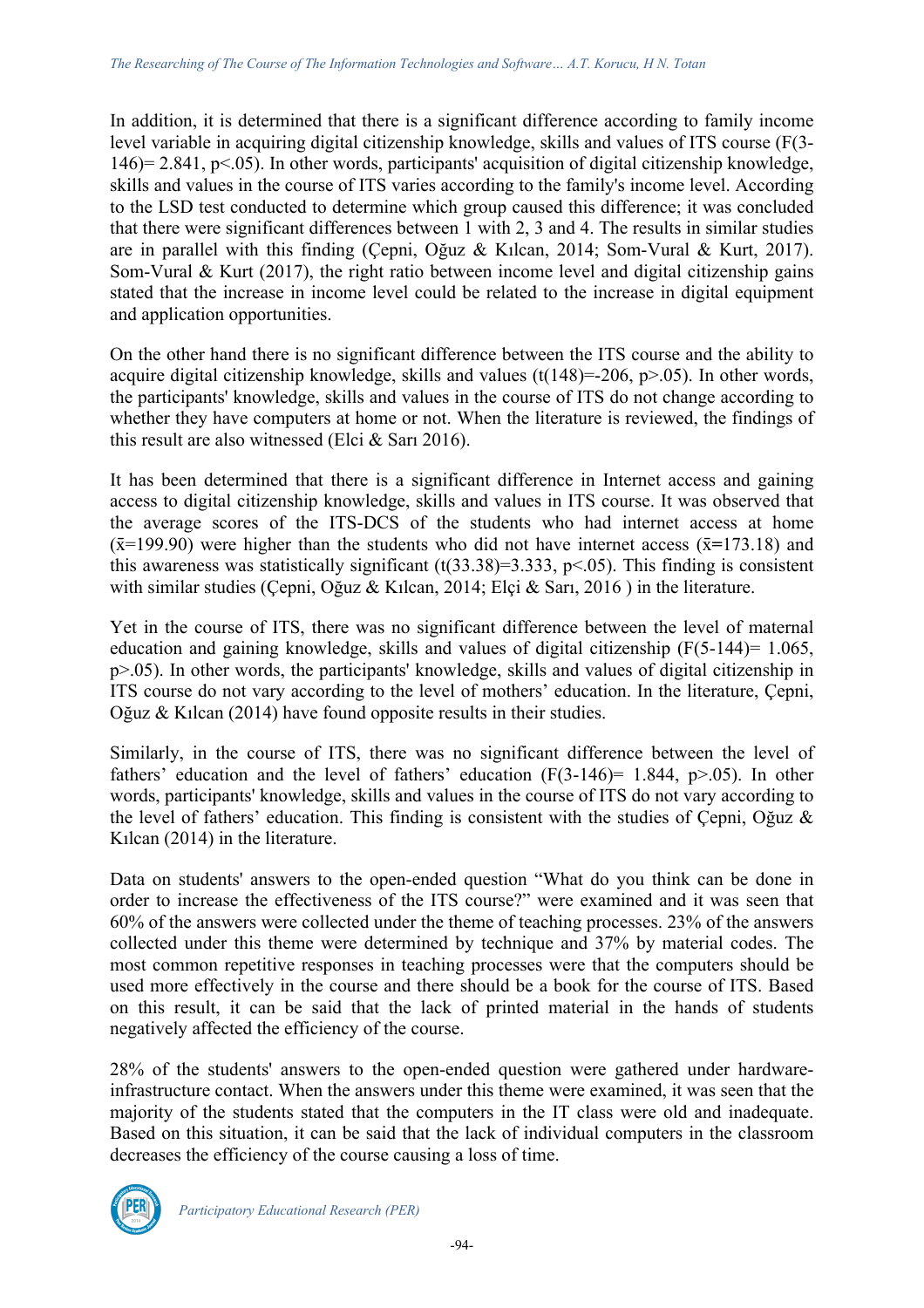10% of the students' answers to the open-ended question were collected under the theme of the lesson. The students stated that the weekly course hours were generally low. As a result of SWOT analysis regarding digital citizenship dimensions carried out by Çubukcu and Bayzan (2013) in their studies, it was revealed that teaching the digital citizens rights and responsibilities more accurately and effectively is a must prior to teaching them how to use technology in lesson content and that the state has great responsibilities in this regard. The acquisition of digital citizenship knowledge and skills may be possible by updating training programs in this direction. In line with this conclusion, it is considered important to develop the curriculum in order to educate the conscious digital citizen in the ITS course which has an important role in gaining the knowledge, skills and values of digital citizenship.

#### **Suggestions**

The results of this study were obtained by collecting quantitative and qualitative data on a scale applied to students. In future research, more detailed conclusions can be reached through interviews, observations and similar qualitative data collection methods pertaining to digital citizenship. This research was carried out in the province of Aksaray. By creating an environment in which broader participants could be provided, the sample could be expanded and the effectiveness of the ITS course in gaining knowledge, skills and values of digital citizenship in schools in different provinces can be measured. Thus, more general results can be achieved. The study group of this study consisted of middle school students. Similar studies can be made with high school students and university students to reach more comprehensive results. A similar study can be conducted with teachers and teacher candidates too who are to transfer the knowledge, skills and values of digital citizenship to students.

## *Suggestions for the Effectiveness of the Course*

According to the findings obtained from ITS-DCS, situations such as; the lack of hardware in the Information Technology classes, the inability to install up-to-date software to old computers, the number of computers per student, the lack of a teacher guidebook and student book for the course cause the potential inefficiency of the course. For these reasons;

- A teacher's guide book can be prepared in accordance with the updated training program of the ITS course, and a course and a workbook can be prepared for the students.
- ITS course can be made compulsory in all class levels and weekly course hours can be increased. Hence continuity of the course can be assured.
- IT classes can be reconfigured according to evolving technology with powerful computers, with each student in the classroom having an individual computer. In this way, students will have the chance to practice what they have learned and can obtain more permanent information.
- For teachers, in-service trainings regarding the importance of gaining knowledge, skills and values of digital citizenship and so on can be arranged.

#### **References**

Alberta. (2012). Digital citizenship policy development guide, School Technology Branch Alberta Education, Canada.

Çepni, O., Oğuz, S. & Kılcan, B. (2014). Primary School Students' Views Of Digital Citizenship. *Türkiye Sosyal Araştırmalar Dergisi, 18* (3), 251-266.

*Participatory Educational Research (PER)*

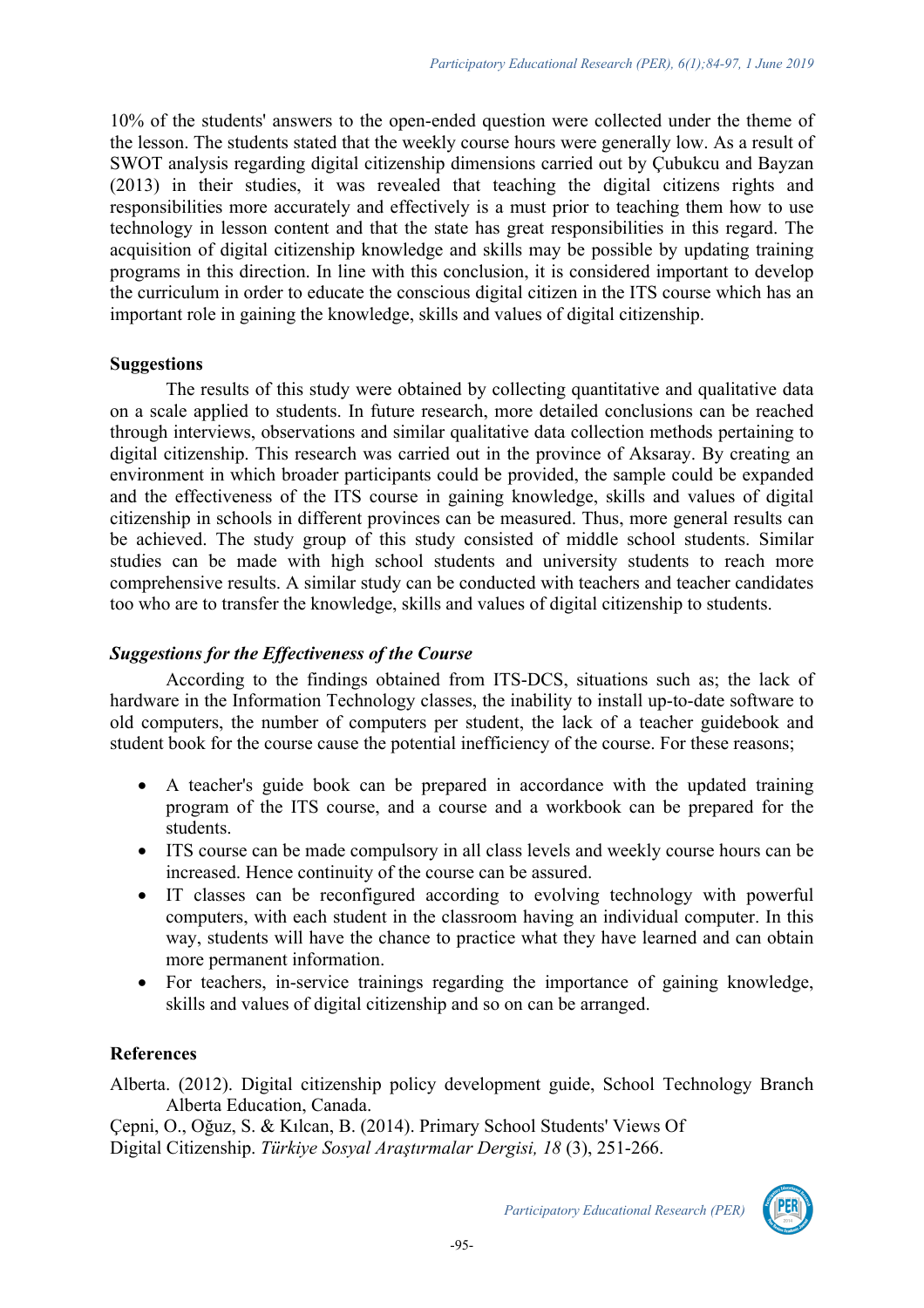- Çolak, M. (2017). Information technology and software course, digital citizenship. https://bilgisayarbilim.com/dijital-vatandaslik/ Accessed via the internet on 02.02.2019
- Çubukçu, A., & Bayzan, Ş. (2013). Türkiye'de dijital vatandaşlık algısı ve bu algıyı internetin bilinçli, güvenli ve etkin kullanımı ile artırma yöntemleri [Digital citizenship perception in Turkey and the conscious perception of the internet, safe and effective methods of increasing use]. *Middle Eastern & African Journal of Educational Research*, 5, 148-173.
- Digitalcitizenship.net (2016). Digital Citizenship, Using Technology Appropriately. http://www.digitalcitizenship.net/home.html Accessed via the internet on 02.02.2019.
- Dirisağlık, F. & Kabakçı, I. (2008). Bilgisayar formatör öğretmenlerinin bilgi teknolojisi sınıflarının kullanımına ilişkin görüşleri: Eskişehir ili örneği [The opinions of the computer formator teachers on the use of information technology classes: The case of Eskişehir province]*. 8th International Educational Technology conference, Mayıs 2008, 403-408.*
- Dursun, Ö. Ö., & Çuhadar, C. (2009). *Bilgisayar öğretmeni adaylarının öğretmenlik mesleğine ilişkin düşünceleri [The opinions of computer teacher candidates about the teaching profession.].* In Proceedings of 9 th International Educational Technology Conference (IETC) bildiri olarak sunulmuştur*.* 393-399.
- Elçi, A. C., & Sarı, M. (2016). Digital citizenship in the Information Technology and Software course: A scale development study. *Journal of Human Sciences, 13(*2), 3602-3613. doi:10.14687/jhs.v13i2.3838*.*
- Elçi, A.C., & Sarı, M. (2016). Bilişim Teknolojileri Ve Yazılım Dersi Öğretim Programına Yönelik Öğrenci Görüşlerinin Dijital Vatandaşlık Bağlamında İncelenmesi [Investigation of Students' Views on Information Technologies and Software Course Curriculum in the Context of Digital Citizenship]. *Ç.Ü. Sosyal Bilimler Enstitüsü Dergisi*, *25* (3), 87-102.
- Erçetin, Ş.Ş., & Durak, A. (2017). Processing, Problems and Solution Suggestions of Information Technologies and Software Course in Middle Schools: Teacher Opinions. *Bartın Üniversitesi Eğitim Fakültesi Dergisi*, *6 (*1), 159-176.
- Erdoğan, M., Kurşun, E., Tan Şişman, G., Saltan, F., Gök, A., & Yıldız, İ. (2010). A Qualitative Study on Classroom Management and Classroom Discipline Problems, Reasons, and Solutions: A Case of Information Technologies Class. *Kuramdan Uygulamaya Eğitim Bilimleri*, *10* (2), 853 – 891.
- Görmez, E. (2016). Öğretmen Adaylarının Dijital Vatandaşlık ve Alt Boyutları Hakkındaki Görüşleri [The Views of Prospective Teachers on Digital Citizenship and Sub-Dimensions]. *International Periodical for the Languages, Literature and History of Turkish or Turkic 11* (21), 125-144.
- Gürcan, H. İ. (2013). İnternette medya okuryazarlığı yaklaşımı [Media literacy approach on the internet]. https://docplayer.biz.tr/17290489-Internette-medya-okuryazarligiyaklasimi.html Accessed via the internet on 02.02.2019
- Karasar, N. (2006). *Bilimsel Araştırma Yöntemi [Scientific Research Method].* Ankara: Nobel Yayıncılık.
- Kepenekçi, Y. K. (2008). *İnsan Hakları Ve Vatandaşlık*. [Human Rights and Citizenship] Ankara: Ekinoks Yayınevi.
- Kızılay, N. (2015). Sosyal Bilgiler Öğretmenim: Bana Göre İyi Vatandaş [Social Studies Teacher: Good Citizen,]. *Turkish Studies International Periodical for the Languages, Literature and History of Turkish or Turkic, 10* (11), 987-1006.



*Participatory Educational Research (PER)*